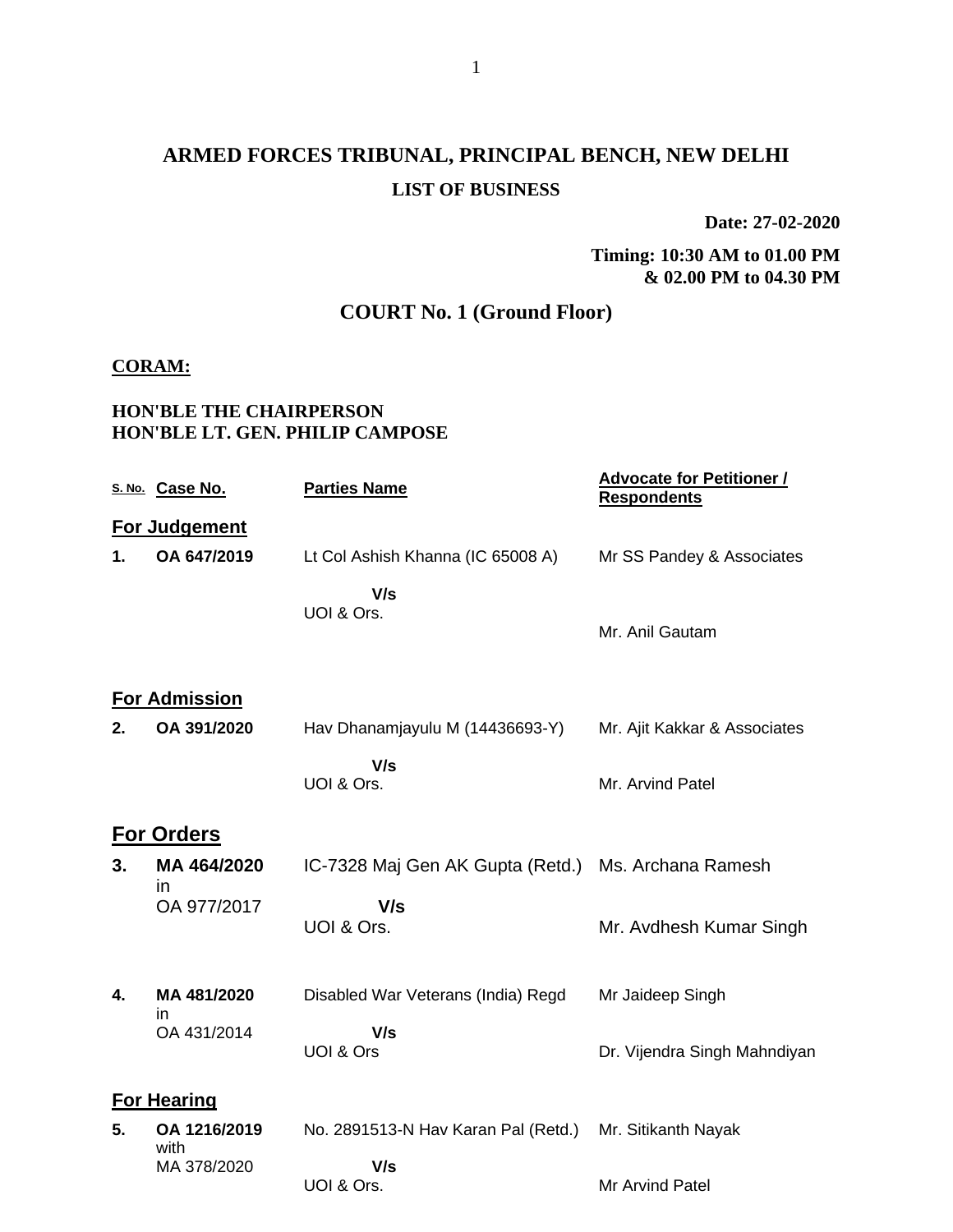| 6.  | OA 2402/2019             | No. 15668591-P Hav Mote Bhujung<br>Uttam                               | Mr. Abhishek Singh & Balbir<br>Singh |
|-----|--------------------------|------------------------------------------------------------------------|--------------------------------------|
|     |                          | V/s<br>UOI & Ors.                                                      | Mr. Niranjan Das                     |
| 7.  | OA 2403/2019             | Sigman Shanasshi Salia (No 15704012 Mr Abhishek Singh and Balbir<br>L) | Singh                                |
|     |                          | V/s<br>UOI & Ors.                                                      | Mr. D K Sabat                        |
| 8.  | OA 45/2020               | Sqn Ldr Supriya GD (31069-H)                                           | Mr. Pushpendra Kumar Dhaka           |
|     |                          | V/s<br>UOI & Ors.                                                      | Mr. Harish V Shankar                 |
| 9.  | OA 49/2020               | Cdr Amit Kumari (No 06089N)                                            | Mr Santosh Krishnan                  |
|     |                          | V/s<br>UOI & Ors.                                                      | Mr. Harish V Shankar                 |
| 10. | OA 53/2020               | Ex Sub Jayanand Joshi (JC 339823 P) Mr Mohan Kumar Associates          |                                      |
|     |                          | V/s<br>UOI & Ors.                                                      | Mr. Ashok Chaitanya                  |
|     | <b>For Final Hearing</b> |                                                                        |                                      |
| 11. | OA 577/2019              | No.16023495-M Ex Rfn Yogendra<br>Singh Pailwar                         | Mr. Shiva Nand Mishra                |
|     |                          | V/s<br>UOI & Ors.                                                      | Ms. Jyotsna Kaushik                  |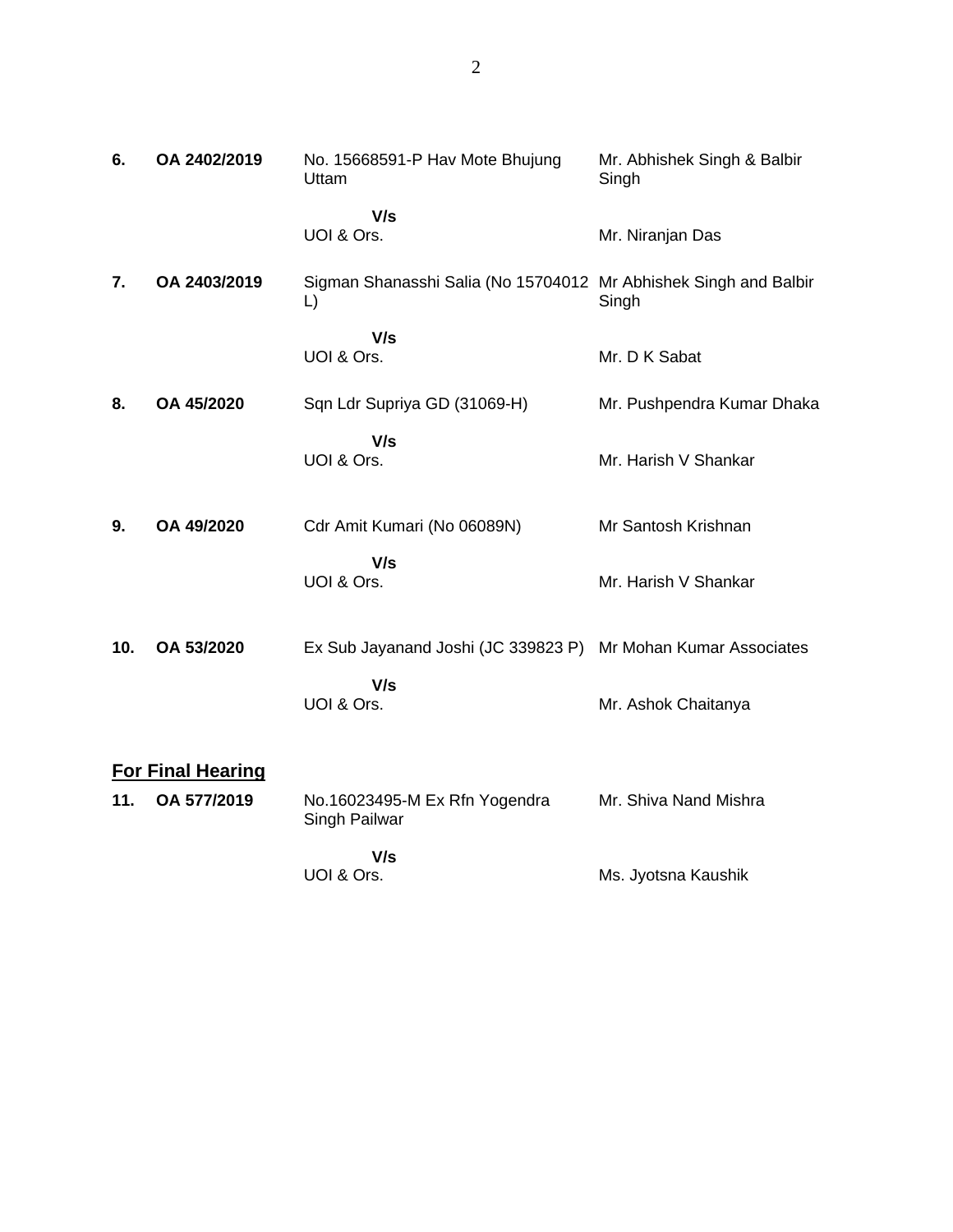## **ARMED FORCES TRIBUNAL, PRINCIPAL BENCH, NEW DELHI LIST OF BUSINESS**

**Date: 27-02-2020**

**Timing: 10:30 AM to 01.00 PM & 02.00 PM to 04.30 PM**

### **COURT No. 2 (Ground Floor)**

#### **CORAM:**

### **HON'BLE MS. JUSTICE SUNITA GUPTA HON'BLE AIR MARSHAL B.B.P. SINHA**

|    | S. No. Case No.                    | <b>Parties Name</b>                             | <b>Advocate for Petitioner /</b><br><b>Respondents</b> |
|----|------------------------------------|-------------------------------------------------|--------------------------------------------------------|
|    | <b>For Admission</b>               |                                                 |                                                        |
| 1. | OA 1694/2019                       | Ex WO Pradeep Kumar Dhillon<br>$(674730-B)$     | Mr. Ved Prakash                                        |
|    |                                    | V/s<br>UOI & Ors.                               | Mr. Ashok Chaitanya                                    |
| 2. | OA 1695/2019                       | Sgt Dharmendra Kumar (Retd) (No<br>764988)      | Mr Manoj Kr Gupta                                      |
|    |                                    | V/s                                             |                                                        |
|    |                                    | UOI & Ors.                                      | Mr. S P Sharma                                         |
| 3. | OA 227/2020<br>with<br>MA 249/2020 | No. 623491 Sgt Adapa Veerabhadra<br>Rao (Retd.) | Mr. Manoj Kr Gupta                                     |
|    |                                    | V/s                                             |                                                        |
|    |                                    | UOI & Ors.                                      | Mr Harish V Shankar                                    |
| 4. | OA 252/2020<br>with                | Lt Cdr Girish Dhawan (NO 03447H)                | Ms Archana Ramesh                                      |
|    | MA 315/2020                        | V/s<br>UOI & Ors.                               | None                                                   |
| 5. | OA (Appeal)<br>388/2020            | Ex Hav Bhupinder Singh Bhadwal<br>$(4275164-A)$ | Mr. Ajit Kakkar & Associates                           |
|    |                                    | V/s                                             |                                                        |
|    |                                    | UOI & Ors.                                      | None                                                   |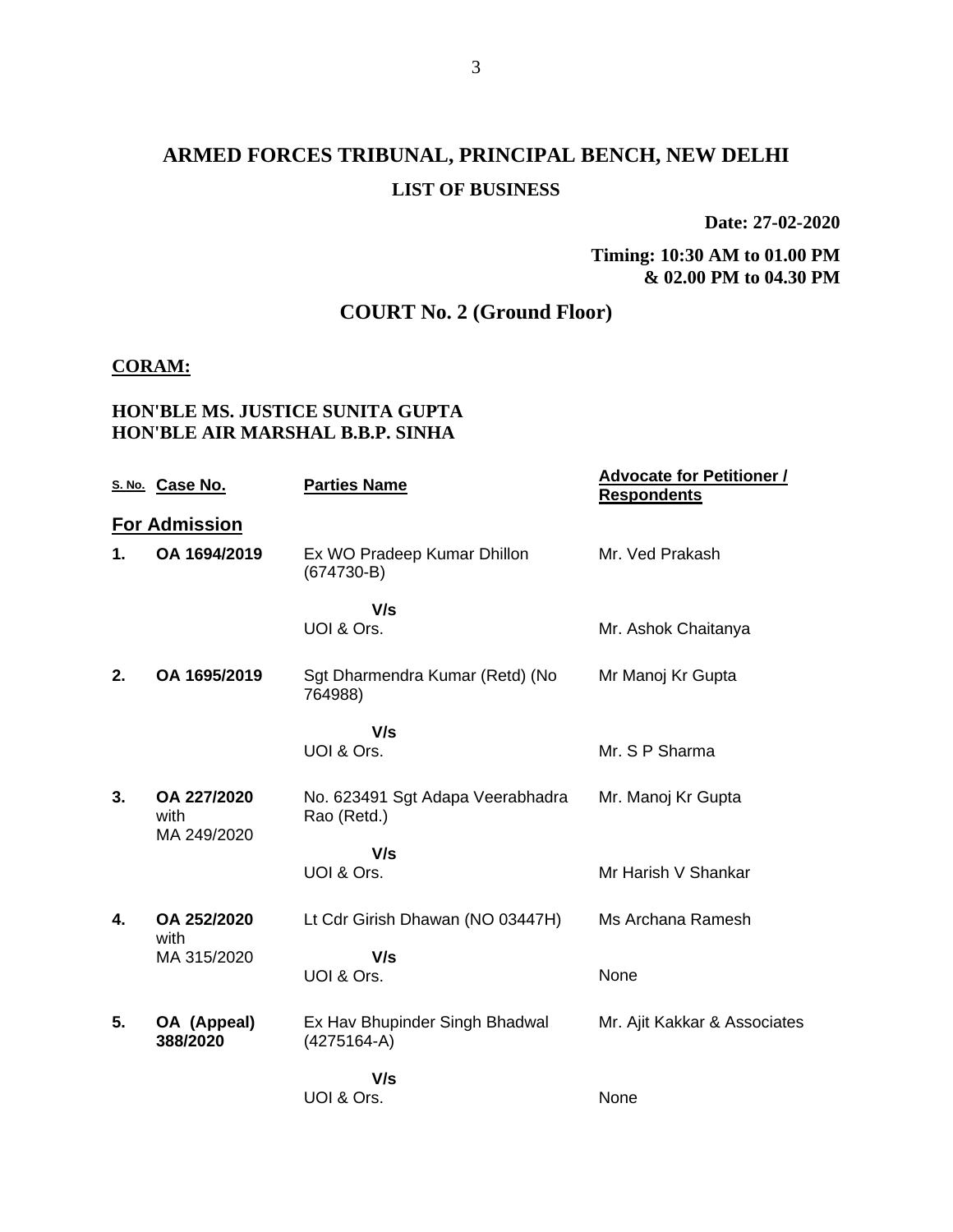| 6.  | OA 389/2020                        | Ex Rect Kamaldeep Sharma (No<br>15250878 W)        | Mr SM Dalal                           |
|-----|------------------------------------|----------------------------------------------------|---------------------------------------|
|     |                                    | V/s<br>UOI & Ors.                                  | None                                  |
| 7.  | OA 390/2020                        | IC-55715W Lt Col Rajnish Dhar (Retd.)<br>V/s       | Mr. Indra Sen Singh/Abhishek<br>Singh |
|     |                                    | UOI & Ors.                                         | None                                  |
| 8.  | OA 392/2020                        | Sub Naresh Chandra Biswas (JC<br>762020 H)         | Mr SS Pandey & Associates             |
|     |                                    | V/s<br>UOI & Ors.                                  | Mr. Arvind Patel                      |
| 9.  | OA 393/2020<br>with<br>MA 474/2020 | Ex Naik Nareshwar Singh Bisht (NO<br>5445134N)     | Mr Praveen Kumar                      |
|     |                                    | V/s                                                |                                       |
|     |                                    | UOI & Ors.                                         | Mr. Harish V Shankar                  |
| 10. | OA 394/2020<br>with<br>MA 475/2020 | Ex Gnr Jitender Kumar Pathak (No<br>14378657 Y)    | Ms Archana Ramesh                     |
|     |                                    | V/s<br>UOI & Ors.                                  | Ms. Suman Chauhan                     |
| 11. | OA 395/2020<br>with<br>MA 476/2020 | Hony Nb Sub Ram Bilas Ray (Retd)<br>(No 6366174 K) | Ms Archana Ramesh                     |
|     |                                    | V/s                                                |                                       |
|     |                                    | UOI & Ors.                                         | None                                  |
| 12. | OA 397/2020<br>with                | Ex Sgt Uppala Hari Babu (776926-A)                 | Mr. Durgesh Kumar Sharma              |
|     | MA 483/2020                        | V/s<br>UOI & Ors.                                  | None                                  |
|     |                                    |                                                    |                                       |
| 13. | OA 398/2020<br>with                | IC-42069L Col Satbir Singh (Retd.)                 | Mr. Shakti Chand Jaidwal              |
|     | MA 484/2020                        | V/s<br>UOI & Ors.                                  | None                                  |
|     | <b>Pleadings not complete</b>      |                                                    |                                       |
| 14. | OA 1369/2018<br>with               | No. 763052-B Ex Sgt Aabid Jamal<br>Anwar           | Mr. Ajai Kumar                        |
|     | MA 1356/2018                       | V/s                                                |                                       |

UOI & Ors.

Mr. Prabodh Kumar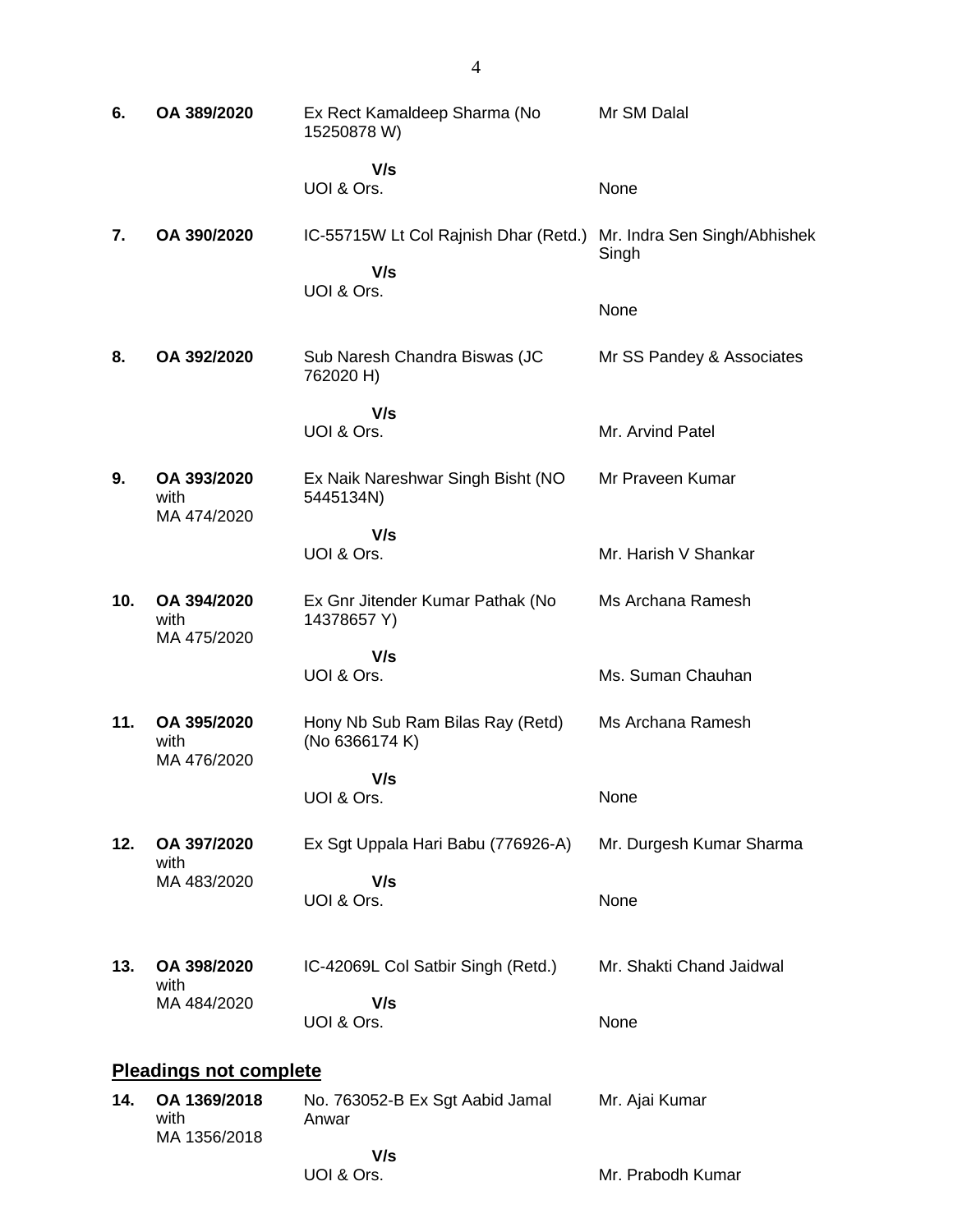| 15. | OA 1822/2018<br>with               | Ex CPL Subhash Kumar Arora                  | Mr. Praveen Kumar           |
|-----|------------------------------------|---------------------------------------------|-----------------------------|
|     | MA 2023/2018                       | V/s<br>UOI & Ors.                           | Mr. K K Tyagi               |
| 16. | OA 1979/2018<br>with               | JC-488830K Ex Sub Rattan Singh              | Mr. JP Sharma & Associates  |
|     | MA 2186/2018 &<br>1227/2019        | V/s<br>UOI & Ors.                           | Mr. V S Tomar               |
| 17. | OA 1997/2018                       | No. 1489013N Ex Hav Rattan Singh<br>Yadav   | Mr. Virender Singh Kadian   |
|     |                                    | V/s<br>UOI & Ors.                           | Mr. Satya Ranjan Swain      |
| 18. | OA 1998/2018                       | Ex Cfn Budh Ram Yadav(No<br>14675340X)      | Mr Mohan Kumar & Associates |
|     |                                    | V/s<br>UOI & Ors.                           | Mr. Shyam Narayan           |
| 19. | OA 2001/2018                       | IC-42523A Col Hemant Chaturvedi<br>(Retd)   | Mr. VS Kadian               |
|     |                                    | V/s<br>UOI & Ors.                           | Mr. Rajesh Kumar Das        |
| 20. | OA 127/2019<br>with<br>MA 535/2019 | MS-13335W Lt Col Suparna Singh<br>(Retd.)   | Mr. S S Pandey & Associates |
|     |                                    | V/s<br>UOI & Ors.                           | Mr. S D Windlesh            |
| 21. | OA 314/2019                        | Ex JC-338160H Sub Maj Clk (SD) Ran<br>Singh | Mr. Anuj Kumar Sharma       |
|     |                                    | V/s<br>UOI & Ors.                           | Mr. Neeraj Kurma Sr. CGSC   |
| 22. | OA 554/2019<br>with                | Ex Sep Rajesh Kumar (No 8824660 P)          | Mr Virender Singh Kadian    |
|     | MA 1129/2019                       | V/s<br>UOI & Ors.                           | Ms. Suman Chauhan           |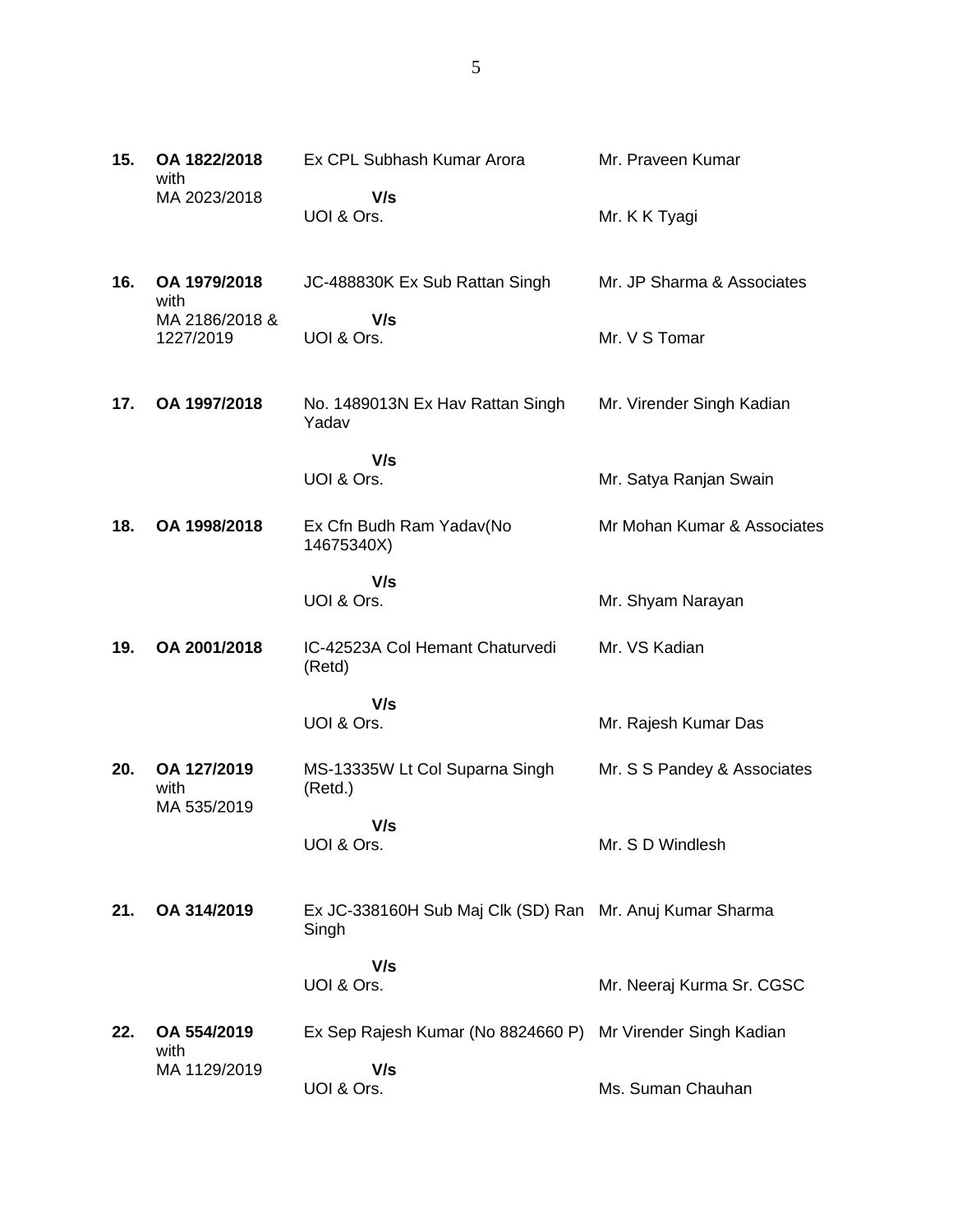| 23. | OA 632/2019                         | RC-00799P Maj Prakash Chand Azad<br>(Retd)                                          | Mr. Shakti Chand Jaidwal     |
|-----|-------------------------------------|-------------------------------------------------------------------------------------|------------------------------|
|     |                                     | V/s<br>UOI & Ors.                                                                   | Mr. Tarunvir Singh Khehar    |
| 24. | OA 638/2019<br>with                 | Ex Sgt Babu Lal Yadav (No 679854 F)                                                 | Mr Ajit Kakkar & Associates  |
|     | MA 1220/2019                        | V/s<br>UOI & Ors.                                                                   | Mr. Ashok Chaitanya          |
| 25. | OA 903/2019                         | IC-43582Y Col Ashwin Dev (Retd)                                                     | Mr. VS Kadian                |
|     |                                     | V/s<br>UOI & Ors.                                                                   | Ms. Barkha Babbar            |
| 26. | OA 947/2019<br>with<br>MA 1602/2019 | Ex POR (TAC) Anil Kumar (NO<br>116897A)                                             | Mr. Sukhjinder Singh         |
|     |                                     | V/s<br>UOI & Ors.                                                                   | Mr. Arvind Patel             |
|     | <b>Miscellaneous</b>                |                                                                                     |                              |
| 27. | MA 482/2020<br>ın                   | JC-761441Y Sub Maj Amit Kumar Jha                                                   | Mr. S S Pandey               |
|     | OA 1501/2017                        | V/s<br>UOI & Ors.                                                                   | Mr. Vijendra Singh Mahndiyan |
|     | <b>Pleadings complete</b>           |                                                                                     |                              |
| 28  | OA 176/2018                         | IC-348280L Col Narendra Pal Singh<br>(Retd)                                         | Mr. IS Singh/Abhishek Singh  |
|     |                                     | V/s<br>UOI & Ors.                                                                   | Ms Jyotsana Kaushik          |
| 29. | OA 494/2018                         | Smt. Lal Devi Dubey W/o Late Ex Capt Ms Sangeeta Tomar<br>Uma Kant Dubey (IC-23157) |                              |
|     |                                     | V/s<br>UOI & Ors.                                                                   | Mr Prabodh Kumar             |
| 30. | OA 1413/2018<br>with                | Air Cmde BC Talukdar (No 13923F)<br>(Retd)                                          | Mr. Ajai Bhalla              |

Ms. Barkha Babbar

 **V/s** UOI & Ors.

MA 2842/2019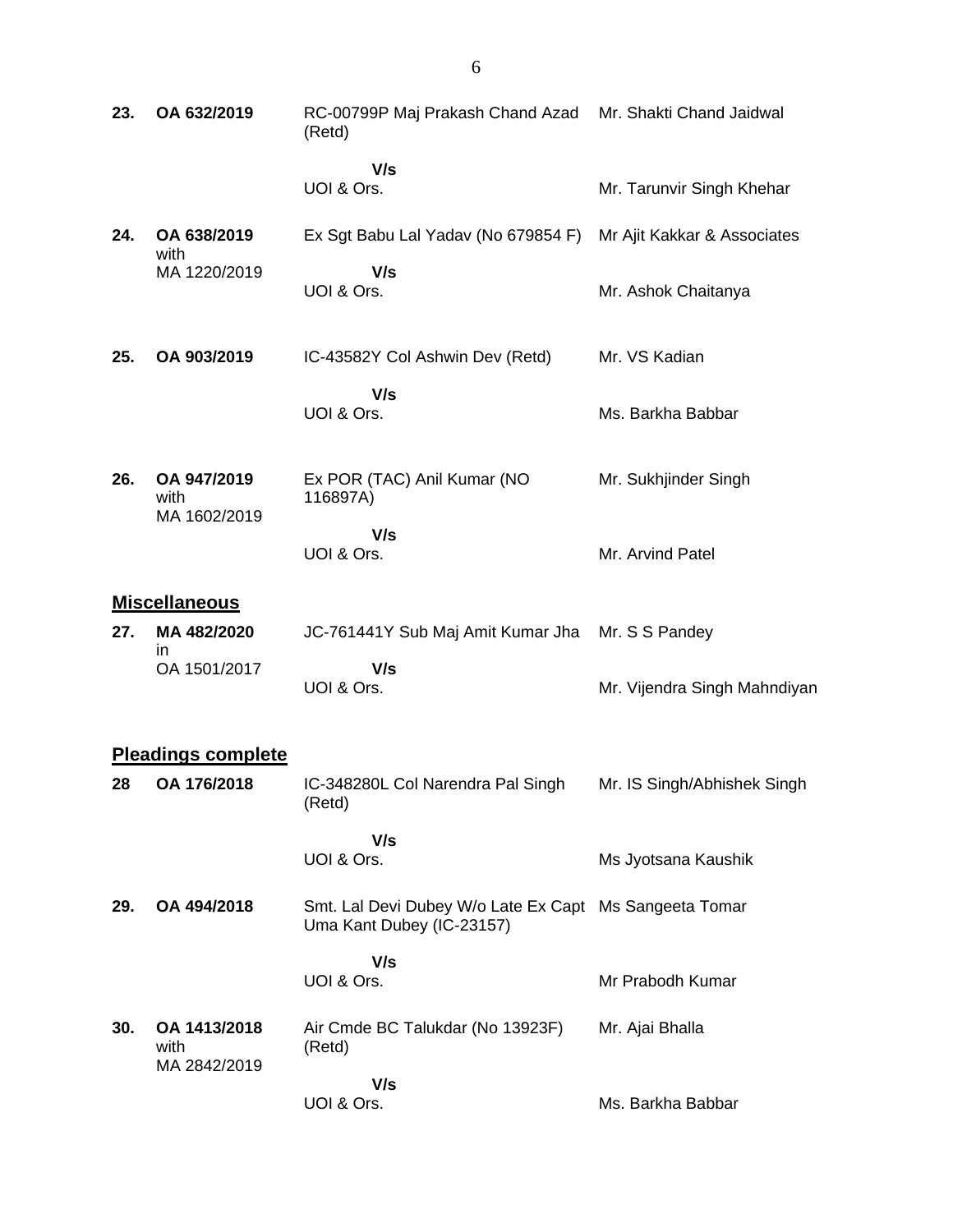**31. OA 217/2019** with MA 2693/2019 No. 15437837-X Sep/NA Navin  **V/s** UOI & Ors. Ms. Sarla Singh Tanwar Mr. Satya Ranjan Swain **32. OA 570/2019** with MA 1144/2019 Ex Nb Sub Satvir Singh (JC 760450N)  **V/s** UOI & Ors. Mr SS Pandey & Associates Ms Suman Chauhan **33. OA 943/2019** with MA 1599/2019 & 2730/2019 No. 7426 Wg Cdr BS Bakshi (Retd.)  **V/s** UOI & Ors. Mr. S S Pandey & Associates Mr. Harish V Shankar **For Final Hearing 34. OA 419/2017** with MA 350/2017 Col Arun Mukherjee (Retd.)  **V/s** UOI & Ors. Mr. R K Tripathi Mr Shyam Narayan **35. OA 507/2019 (End of Bd)** IC 48282F Brig TC Malhotra  **V/s** UOI & Ors. Ms. Neela Gokhale/Ilam Paridi/Shardha Agrawal Mr. Karan Singh Bhati Sr. CGSC & Mr. Anand Kumar (Intervenor)

7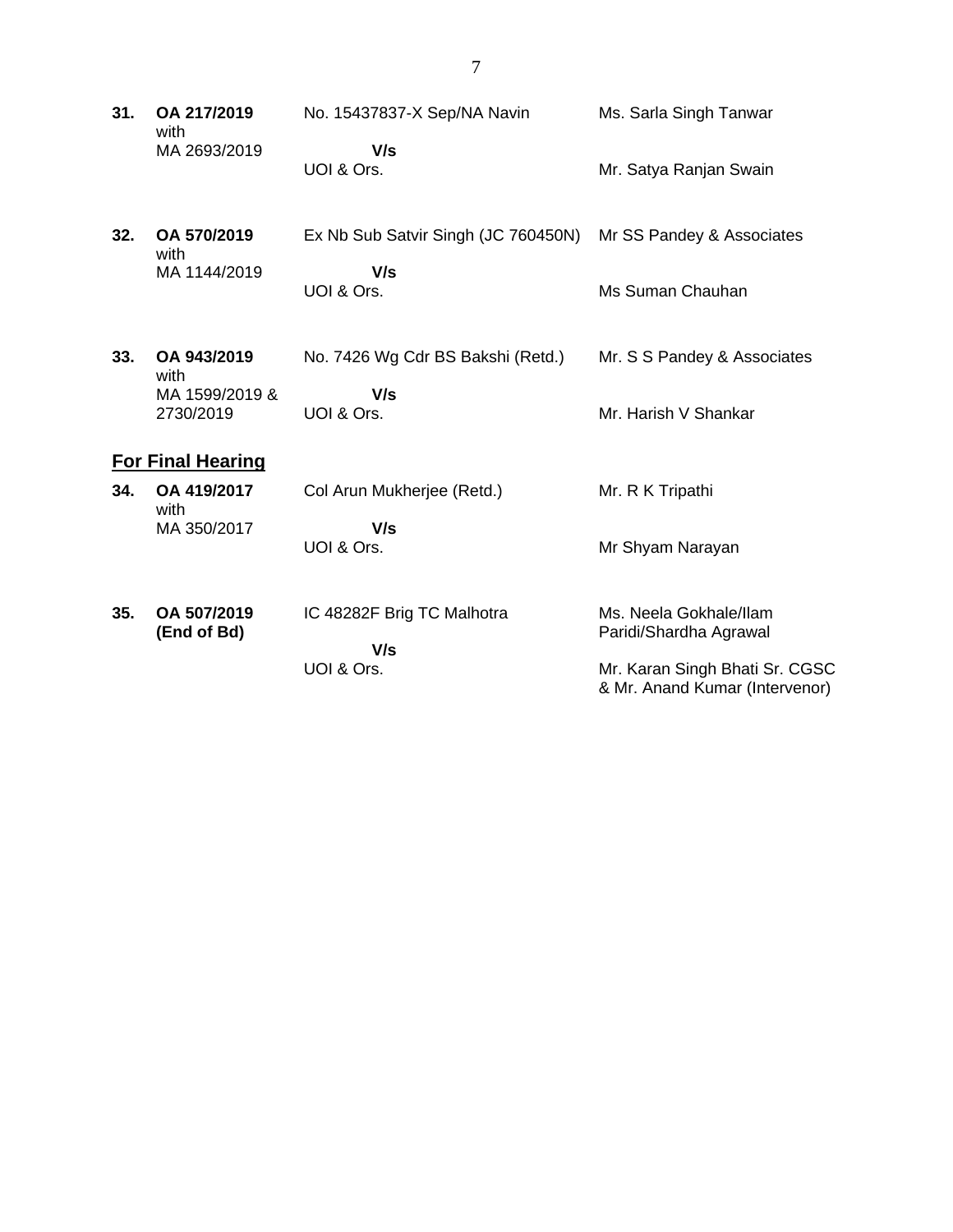# **ARMED FORCES TRIBUNAL, PRINCIPAL BENCH, NEW DELHI LIST OF BUSINESS**

**Date: 27-02-2020**

**Timing: 11:00 AM**

### **PRINCIPAL REGISTRAR COURT**

|    | S. No. Case No.                      | <b>Parties Name</b>                                  | <b>Advocate for Petitioner /</b><br><b>Respondents</b> |
|----|--------------------------------------|------------------------------------------------------|--------------------------------------------------------|
|    | <b>For Appearance/Direction</b>      |                                                      |                                                        |
| 1. | OA 1183/2019<br>with<br>MA 1926/2019 | Ex Hav Ajit Singh Yadav (No 4565794<br>$\lfloor$     | Ms Saahila Lamba                                       |
|    |                                      | V/s                                                  |                                                        |
|    |                                      | UOI & Ors.                                           | Mr. K K Tyagi                                          |
| 2. | OA 1184/2019<br>with<br>MA 1927/2019 | Ex Sgt Arindam Chowdhury (774026-<br>F)              | Mr. Praveen Kumar                                      |
|    |                                      | V/s                                                  |                                                        |
|    |                                      | UOI & Ors.                                           | Mr. Harish V Shankar                                   |
| 3. | OA 1189/2019                         | IC-36913M Maj Gen Lalit Kumar<br>Rampal (VSM) (Retd) | Mr. SM Dalal                                           |
|    |                                      | V/s                                                  |                                                        |
|    |                                      | UOI & Ors.                                           | Mr SD Windlesh                                         |
| 4. | OA 1246/2019<br>with                 | Ex LS QA II Kaka Ram (No 136302 B)                   | Mr Ved Prakash                                         |
|    | MA 1981/2019                         | V/s<br>UOI & Ors.                                    | Mr SP Sharma                                           |
| 5. | OA 1269/2019<br>with<br>MA 2000/2019 | Ex Sub Kalyan Bahadur Chhetri (JC<br>629442 Y)       | Mr US Maurya                                           |
|    |                                      | V/s                                                  |                                                        |
|    |                                      | UOI & Ors.                                           | Mr. V Pattabhi Ram                                     |
| 6. | OA 1270/2019<br>with<br>MA 2001/2019 | No. 6483412-W Ex Sep Jagdish<br>Chander              | Mr. B P Vaishnav & Associates                          |
|    |                                      | V/s                                                  |                                                        |
|    |                                      | UOI & Ors.                                           | Mr. D K Sabat                                          |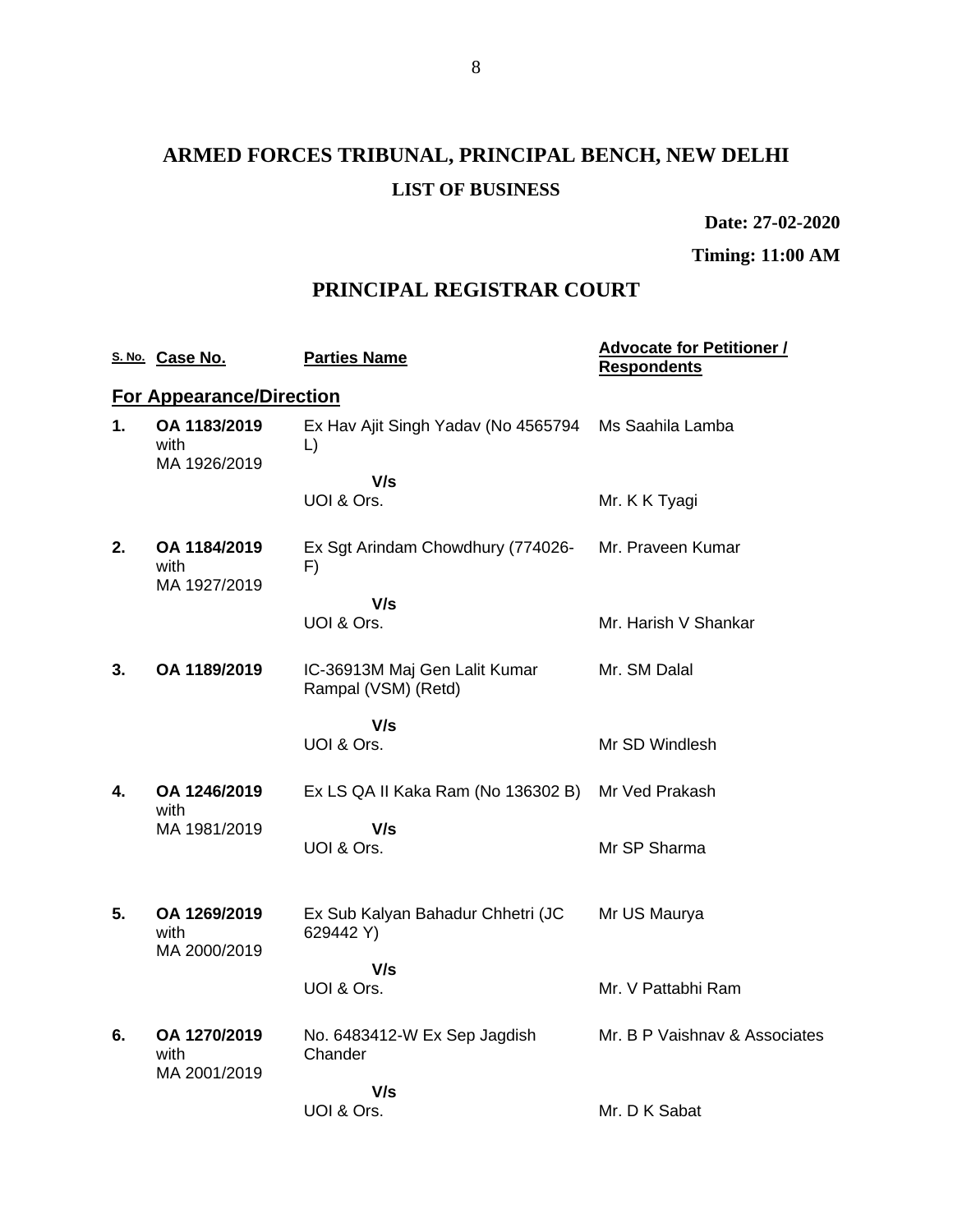| 7.  | OA 1275/2019                         | No 15488921A Ex LD Gurmukh Singh                                            | Mr. VS Kadian                                |
|-----|--------------------------------------|-----------------------------------------------------------------------------|----------------------------------------------|
|     |                                      | V/s<br>UOI & Ors.                                                           | Mr.Satya Ranjan Swain                        |
| 8.  | OA 1276/2019<br>with<br>MA 2006/2019 | Ex Rect Rattan Lal (No 14459631Y)<br>V/s                                    | Mr. BS Chaudhary and Mr.<br>Jasbir Chaudhary |
|     |                                      | UOI & Ors.                                                                  | Mr. Ashok Chaitanya                          |
| 9.  | OA 1286/2019<br>with<br>MA 2013/2019 | Ex Nk (TS) GJ Ramasubba Reddy (No Mr Ajit Kakkar & Associates<br>2802374 H) |                                              |
|     |                                      | V/s<br>UOI & Ors.                                                           | Mr. Shyam Narayan                            |
| 10. | OA 1351/2019<br>with                 | Sub Mahendra Singh (JC 354221 Y)                                            | Ms Archana Ramesh                            |
|     | MA 2102/2019                         | V/s<br>UOI & Ors.                                                           | Ms Suman Chauhan                             |
| 11. | OA 1393/2019                         | Cdr R Nagaraj (Retd) (No 41017W)                                            | Mr. Mrinal Bharat Ram & Mr.<br>Kustubh Singh |
|     |                                      | V/s<br>UOI & Ors.                                                           | Ms. Suman Chauhan                            |
| 12. | OA 1394/2019                         | Wg Cdr Rayachoti Purandar (Retd) (No Mr. Baljeet Singh<br>25022)            |                                              |
|     |                                      | V/s<br>UOI & Ors.                                                           | Mr. Satya Ranjan Swain                       |
| 13. | OA 1395/2019                         | No. 4549547-N Ex Nk Narendar Singh                                          | Mr. Virender Singh Kadian                    |
|     |                                      | V/s<br>UOI & Ors.                                                           | Mr. Karan Singh Bhati, Sr.<br><b>CGSC</b>    |
| 14. | OA 1396/2019                         | No. 672487 MWO Satyendra Kr Tiwari<br>(Retd.)                               | Mr. Manoj Kr Gupta                           |
|     |                                      | V/s<br>UOI & Ors.                                                           | Mr. Satya Ranjan Swain                       |
| 15. | OA 1401/2019<br>with<br>MA 2154/2019 | No. 6888769-K Ex Hav (Hony Nb Sub)<br>Drona Charya                          | Mr. Ved Prakash                              |
|     |                                      | V/s<br>UOI & Ors.                                                           | Mr. Shyam Narayan                            |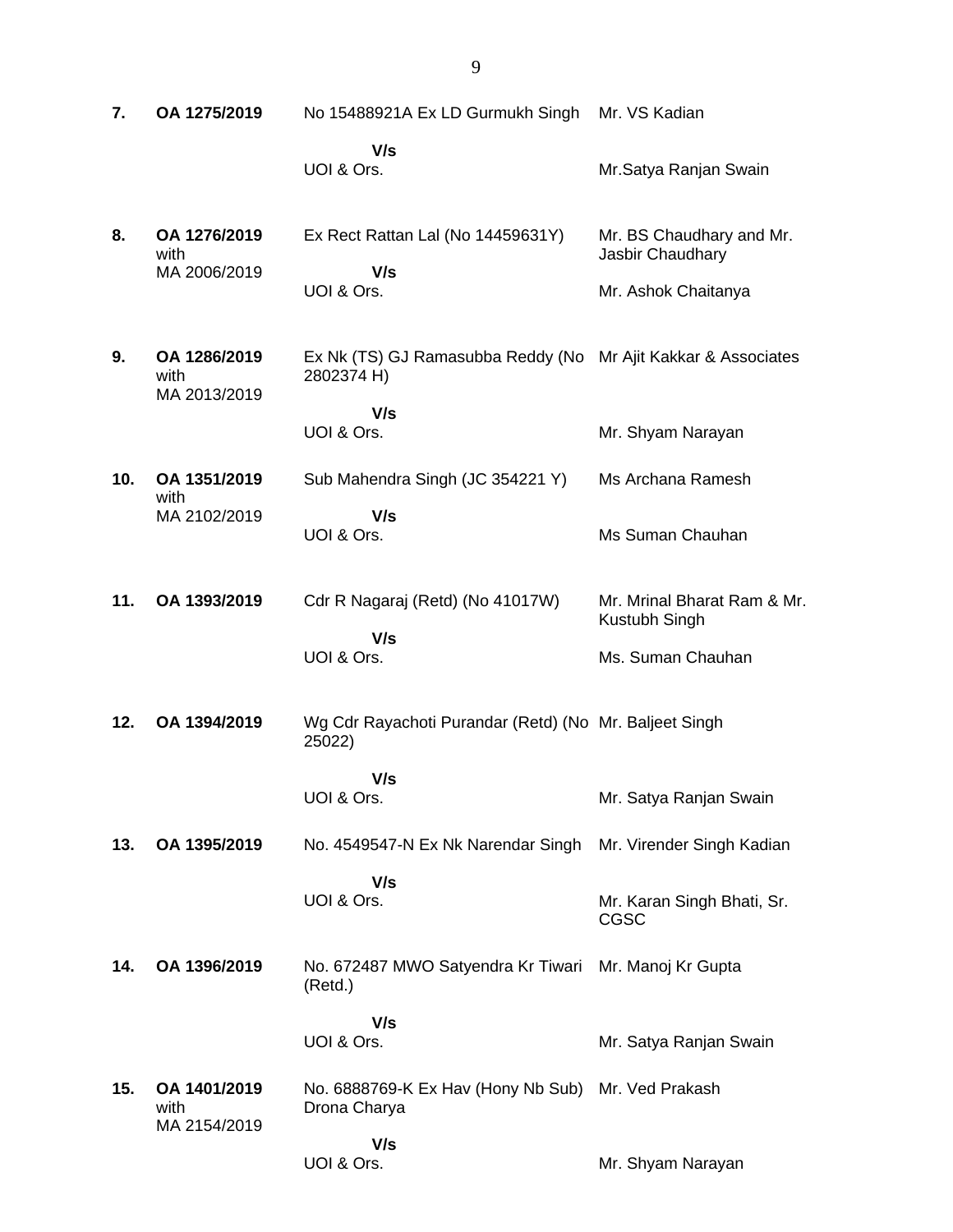| 16. | OA 1402/2019<br>with<br>MA 2155/2019 | Ex HFL Jai Narayan Katiyar (No<br>652170F)                        | Mr. Ved Prakash                     |
|-----|--------------------------------------|-------------------------------------------------------------------|-------------------------------------|
|     |                                      | V/s<br>UOI & Ors.                                                 | Mr. Harish V Shankar                |
| 17. | OA 1403/2019<br>with                 | No 761883B Ex Sgt Manoj Kumar                                     | Mr. VS Kadian                       |
|     | MA 2156/2019                         | V/s<br>UOI & Ors.                                                 | Ms. Jyotsna Kaushik                 |
| 18. | OA 1404/2019<br>with<br>MA 2157/2019 | Ex MWO (HFO) Bharat Tiwari (No<br>649723F)                        | Mr. Ved Prakash                     |
|     |                                      | V/s<br>UOI & Ors.                                                 | Mr. K K Tyagi                       |
| 19. | OA 1455/2019                         | Ex WO (HFO) Rakesh Kumar Singh<br>(No 624048)                     | Mr Baljeet Singh                    |
|     |                                      | V/s<br>UOI & Ors.                                                 | Mr. Harish V Shankar                |
| 20. | OA 1534/2019                         | Gp Capt (TS) Chandrashekhar Prasad<br>Gupta (No 18508)            | Mr Ajai Bhalla & Ms Aditi<br>Laxman |
|     |                                      | V/s<br>UOI & Ors.                                                 | Mr. Rajeev Kumar                    |
| 21. | OA 1706/2019<br>with                 | 729555F Ex JWO Kartar Singh                                       | Mr VS Kadian                        |
|     | MA 2640/2019                         | V/s<br>UOI & Ors.                                                 | Mr. Karan Singh Bhati, Sr.<br>CGSC  |
| 22. | OA 1716/2019                         | Sqn Ldr Devinder Pal Singh Poonia<br>(Retd) (No 31208)            | Mr Baljeet Singh                    |
|     |                                      | V/s<br>UOI & Ors.                                                 | Mr. Satya Ranjan Swain              |
|     |                                      |                                                                   |                                     |
| 23. | OA 1719/2019                         | Ex JWO Shahi Bhushan Mishra (No<br>677758 R)                      | Mr Virender Singh Kadian            |
|     |                                      | V/s<br>UOI & Ors.                                                 | Mr. V Pattabhi Ram                  |
| 24. | OA 1720/2019                         | Ris Maj Ram Laxman Mali (JC 797418 Mr Virender Singh Kadian<br>W) |                                     |
|     |                                      | V/s<br>UOI & Ors.                                                 | Mr. Neeraj, Sr. CGSC                |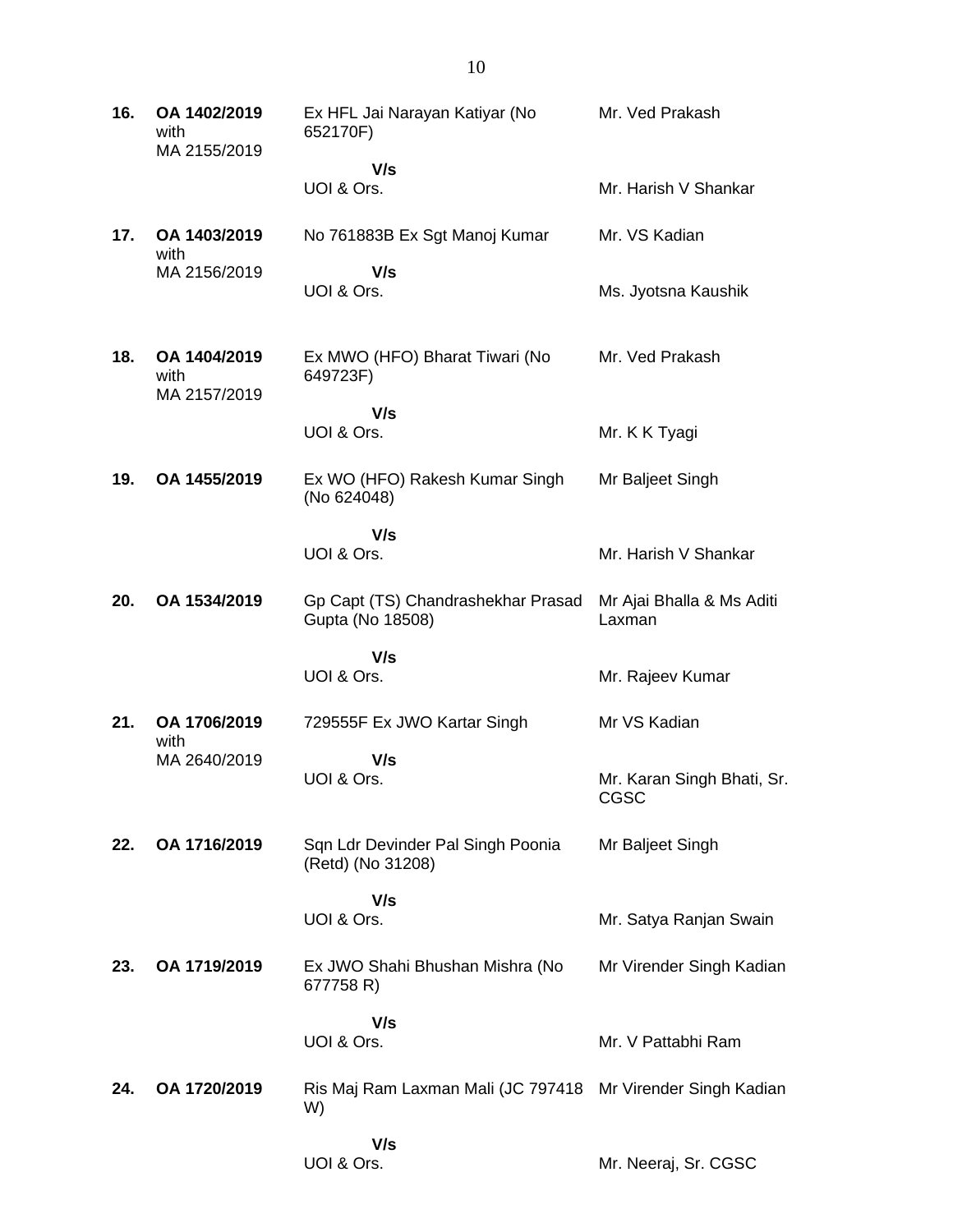| 25. | OA 1721/2019                         | Lt Col Hari Om Tripathi (IC 55022 Y)                        | Mr SS Pandey & Associates    |
|-----|--------------------------------------|-------------------------------------------------------------|------------------------------|
|     |                                      | V/s<br>UOI & Ors.                                           | Mr. Jyotsna Kaushik          |
| 26. | OA 1735/2019                         | No. 6940133-A Hav Abdul Gani                                | Mr. Praveen Kumar            |
|     |                                      | V/s<br>UOI & Ors.                                           | Dr. Vijendra Singh Mahndiyan |
| 27. | OA 1794/2019<br>with                 | No 2894437X Ex Hav Mohan Singh                              | Mr VS Kadian                 |
|     | MA 2683/2019                         | V/s<br>UOI & Ors.                                           | Ms. Barkha Babbar            |
| 28. | OA 1805/2019                         | Ex JWO Anil Prasad (733454-T)                               | Mr. Ved Prakash              |
|     |                                      | V/s<br>UOI & Ors.                                           | Mr. Prabodh Kumar            |
| 29. | OA 1861/2019                         | Ex Sub Maj/Lab Tech B Damodara<br>Rao (JC-697386K)          | Mr. Rajesh Nandal            |
|     |                                      | V/s<br>UOI & Ors.                                           | Mr. Ashok Chaitanya          |
| 30. | OA 1880/2019                         | No 2683804P Sep/DSC Devinder<br>Kumar                       | Mr. Manoj Kr Gupta           |
|     |                                      | V/s<br>UOI & Ors.                                           | Mr. S P Sharma               |
| 31. | OA 1924/2019                         | Sep/DSC Rajni Kant Pandey (No<br>4271506L)                  | Mr US Maurya                 |
|     |                                      | V/s<br>UOI & Ors.                                           | None                         |
| 32. | OA 1937/2019                         | Spr Daljit Singh (No 15586390 K)                            | Mr Ajit Kakkar & Associates  |
|     |                                      | V/s<br>UOI & Ors.                                           | Mr Niranjan Das              |
| 33. | OA 1939/2019<br>with<br>MA 2810/2019 | Nk Bhavar Singh (Retd) (No 14569253 Ms Archana Ramesh<br>Y) |                              |
|     |                                      | V/s<br>UOI & Ors.                                           | Dr Vijendra Singh Mahndiyan  |